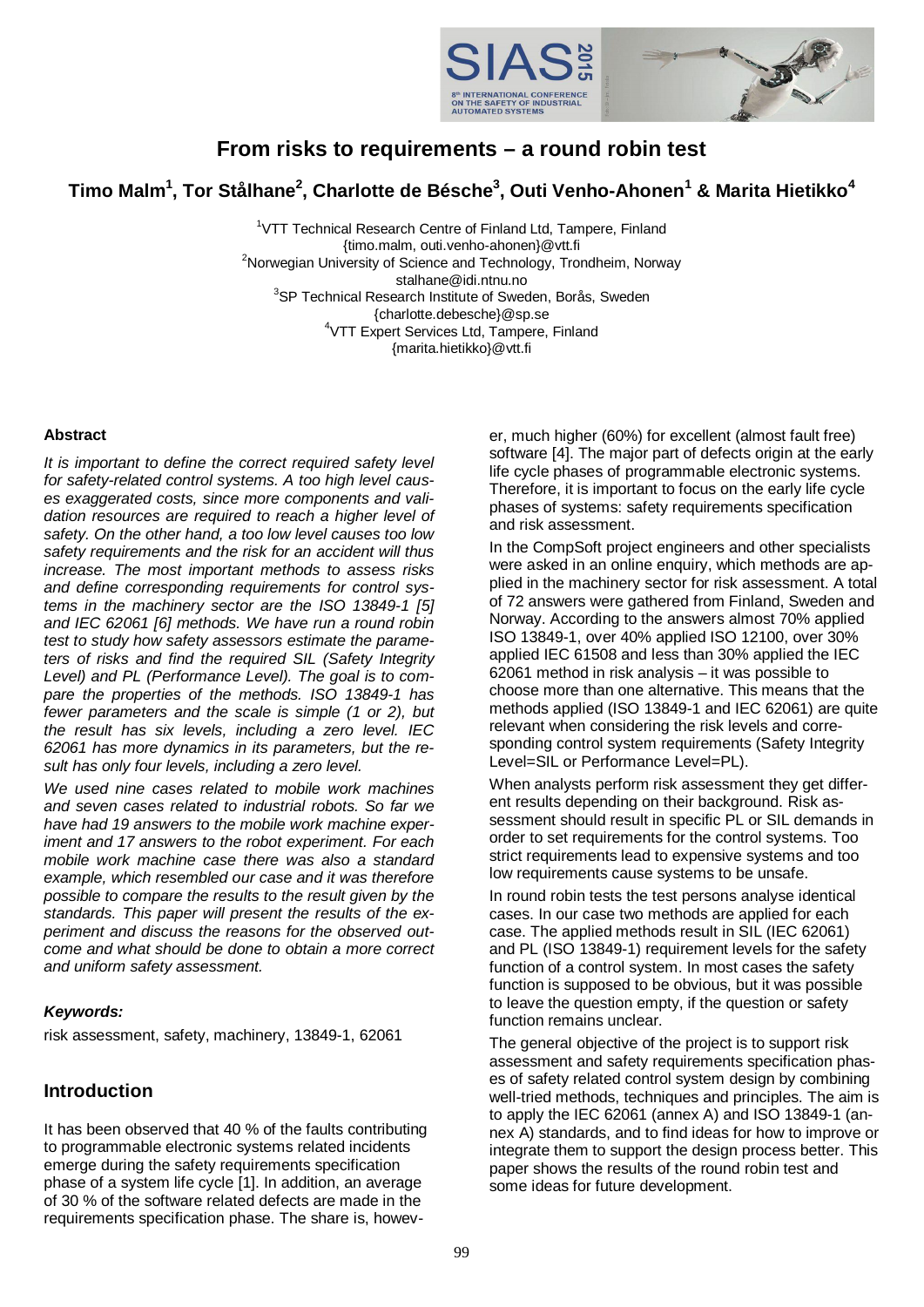## **Parameters of risk**

Risk assessment can be done for several purposes, such as defining hazards and their consequences, comparing risks and defining significant risks and related requirements. The purpose of the risk assessment here is to define risks and corresponding requirements. When the hazard is found and the relating significant risks are identified, we must also define requirements that can be used to minimize the risk.

The two standards used in the experiment are both based on the idea that the assessor shall assign values to parameters through a qualitative scheme – e.g. according to ISO 13849-1 "Possible to avoid" gives  $Av = 2$ . The EN 62061 standard [\[6\]](#page-8-1) has four parameters – see [Table 1a](#page-1-0)nd [Table 2,](#page-1-1) while ISO 13849-1 standard [\[5\]](#page-8-0) only has three parameters – see [Figure 1](#page-1-2).

<span id="page-1-0"></span>*Table 1. The SIL requirement parameters according to IEC 62061*

| Frequency and<br>duration Fr |   | Probability<br>of hzd. event,<br>Pr |          | Avoid-<br>ance Av |    |
|------------------------------|---|-------------------------------------|----------|-------------------|----|
| $\leq$ 1 hour                |   | Very high                           | - 5      |                   |    |
| $>1$ hour - $\leq$ day       | 5 | Likely                              | 4        |                   |    |
| $>1$ day - $\leq$ 2 weeks    |   | 4 Possible 3                        |          | Impossible        | -5 |
| $>2$ weeks $\leq$ 1 year     | 3 | Rarely                              | 2        | Possible          | 3  |
| $>1$ year                    |   | Negligible                          | $\sim 1$ | Likely            |    |

<span id="page-1-1"></span>*Table 2. The SIL requirement estimation according to IEC 62061.*

| Consequences      | Severity<br>Se | $Class Cl = Fr + Pr + Av$ |    |                      |                                    |                  |
|-------------------|----------------|---------------------------|----|----------------------|------------------------------------|------------------|
|                   |                |                           |    |                      | $3-4$ $5-7$ $8-10$ $11-13$ $14-15$ |                  |
| Death, losing an  | 4              |                           |    | SIL 2 SL 2 SL 2 SL 3 |                                    | SII.3            |
| eye or an arm     |                |                           |    |                      |                                    |                  |
| Permanent,        | 3              |                           | OМ | $SIL1$ $SIL2$        |                                    | SIL <sub>3</sub> |
| losing fingers    |                |                           |    |                      |                                    |                  |
| Reversible,       | $\overline{2}$ |                           |    | <b>OM</b>            | SIL 1                              | $\text{SII}.2$   |
| medical attention |                |                           |    |                      |                                    |                  |
| Reversible.       |                |                           |    |                      | OМ                                 | SIL 1            |
| first aid         |                |                           |    |                      |                                    |                  |



<span id="page-1-2"></span>*Figure 1. ISO 13849-1 decision tree for risk assessment.*

ISO 13849-1 uses a decision tree to assign a risk to a system. The model uses three factors: S (severity) with the values S1 – slight injury and S2 – irreversible injury, F (occurrence frequency) with the values F1 – seldom and F2 – frequent or continuous and P (possibility to avoid the consequences) with the values P1 – possible to avoid under specific conditions and P2 scarcely possible. The decision tree is shown in [Figure 1](#page-1-2).

When we want to compare these two models for risk assessment, there are some problems that need to be addressed.

- The ISO 13849-1 has two alternatives for each of the parameters severity, frequency, exposure and avoidance, while EN 62061 has four alternatives for severity, five values for frequency and exposure and three alternatives for avoidance. In addition, EN 62061 has an extra parameter – the probability of the hazardous event.
- The ISO 13849-1 has five risk levels a to  $e$  of which four are mapped onto three SIL levels and "PL a" corresponds to SIL 0. As a consequence of this, both "PL b" and "PL c" are mapped onto SIL 1.
- The ISO 13849-1 uses a conditional probability Pr to assess P(danger | event). Considering that most people, including safety assessment experts, have problems assessing probabilities, a conditional probability might be beyond their capability. See for instance [\[7\]](#page-8-4).

## **Round robin tests**

The mobile work machine experiment and the robot experiment are realized by applying a round robin test. The purpose is to compare the two risk assessment methods, which are used to give us the requirements for the safety functions. Our aim is to evaluate how objective the methods are and discover if there is a difference between the methods. All the parameters gathered in the assessment are also evaluated in order to see how the parameters affect the results.

The methods used in the risk estimation are based on the SIL assignment process presented in EN 62061 and the risk graph for determining required PL<sub>r</sub> for safety function presented in ISO 13849-1. In all cases the risk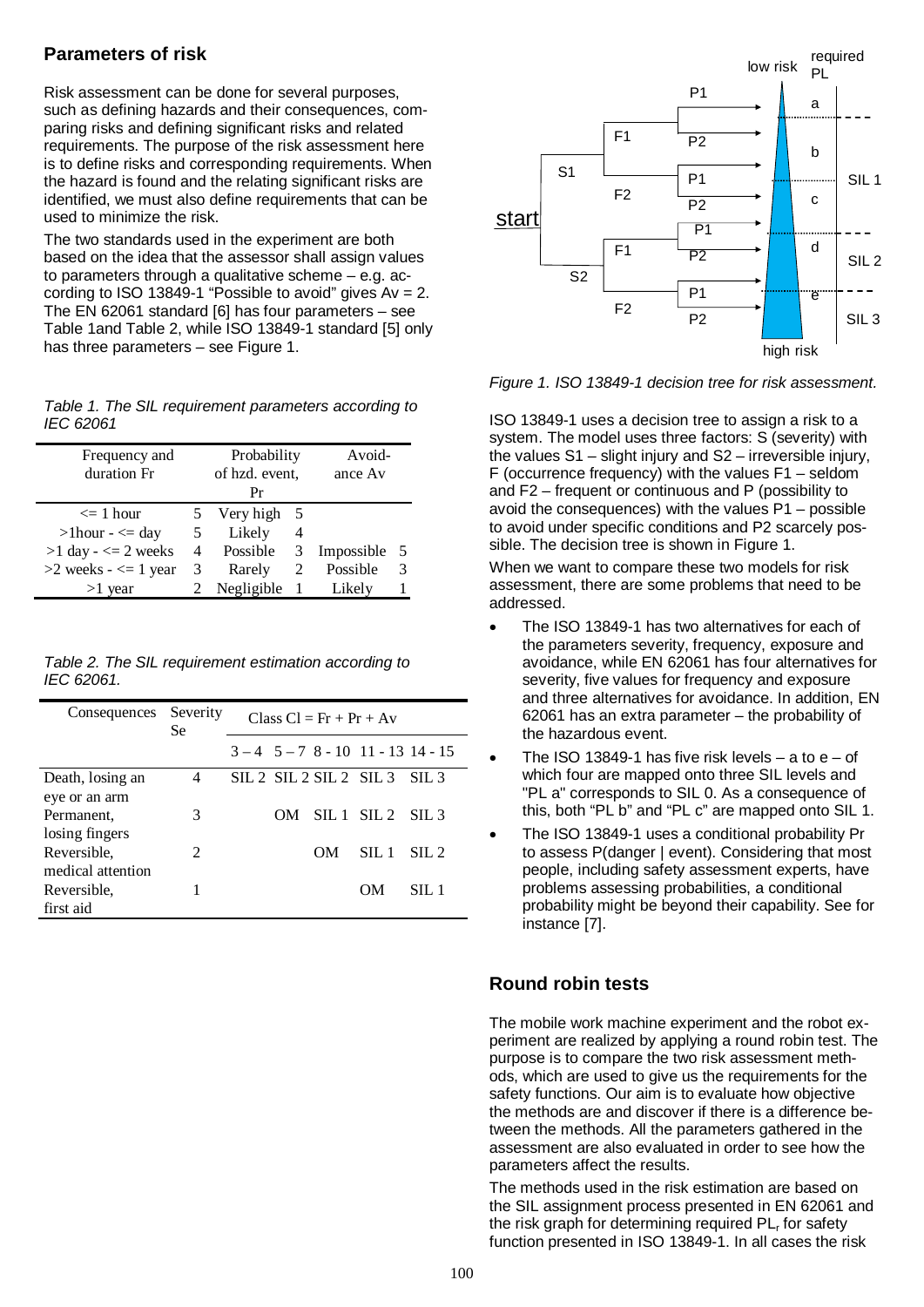analysis text was prefilled and only the parameters should be filled in. All the test persons conducted the risk assessment for nine cases (either robot or mobile machine cases) and both used both the IEC 62061 and the ISO 13849-1 method. Background information of the persons or groups that analysed the cases was also collected.

When calculating average values in the round robin tests, the PLs are converted to SILs according to the following formula, using linear interpolation between the fixed numbers/letters (see [Figure 4](#page-3-0) and [Figure 5\)](#page-4-0):

$$
\mathsf{PL} \; a \rightarrow 0.5; \; \mathsf{PLb} \rightarrow 1; \; \mathsf{PL} \; c \rightarrow 1.3; \; \mathsf{PL} \; d \rightarrow 2; \; \mathsf{PL} \; e \rightarrow 3 \qquad (1)
$$

Both SILs and PLs use a logarithmic scale and therefore comparison between them can be applied in corresponding parts of the scales for average calculations. All the other transformations are according to ISO 13849-1 probabilities, but "PL a" has no equivalence to SIL and is set to the middle value between SIL 0 (almost no risk) and SIL 1, which gives us a rough estimation and keeps the numbers easier to apply. SIL 0 is not described in the standards, but we assume that the distance from SIL 0 to SIL 1 is the same as from SIL 1 to SIL 2. This definition is more like risk and severity perspective than probability perspective since the probability of SIL 0 is not defined.

#### **Mobile machine experiment**

There are nine mobile machine cases related to tractor loaders, articulated wheeled loaders (loaders with a pivot joint, which allows the vehicle to "bend" or pivot on that joint), steel tracked dozer and movable elevating work platforms. The cases were selected from ISO/TS 15998- 2 [\[9\]](#page-8-5) and EN 280 [\[8\]](#page-8-6) in order to enable us to compare our results to the standard's results. The case descriptions are short since the texts were from the standards, which aim to have relatively wide scope. The applied examples are not in the normative part of the standards. All case descriptions gave hints to aid the analyst in choosing severity, frequency, exposure and possibility to avoid hazard, which are related to the parameters of risk. The analyst needed to estimate the required parameters for each case and the template (Excel) calculated the corresponding risk level (SIL and PL). The nine cases were chosen so that the cases cover both high and low risk examples. According to the corresponding machine standards (ISO/TS 15998-2 and EN 280), performance levels (PL) 0, a, b, c, d and e were included. The analysis was typically made in about 40 minutes, which indicates that the information for each case is quickly understood and analysed.

An example of the figure and case description is shown in figure 2.



*Figure 2: Figure for case 1*

Case: Tractor Loader- Backhoe Traveling <40 km/h Unexpected brake apply. Machine stops very abruptly, and may skid. Steering remains functional, but is limited. Bystander may be crushed between machine and hard surface. Bystander may be run over.

#### **Robot experiment**

The robot experiment resembled the work machine experiment in its setup, but with the difference that the nine hazards were all collected from the same robot cell. The cases are unfortunately not found in any standard, but they are possible real life cases. The robot test was sent to persons from institutes working with risk assessment and persons from the industry.

To have some kind of "right" answer to compare our results to, an expert assessment was made by two persons working with risk assessments. All personnel involved in making the cases were included from the experiment.



#### *Figure 3: Robot case diagram*

The robot cases have a more detailed description than the machinery cases as shown in the example below:

- **Hazard:** Moving elements
- **Hazardous event:** Robot or machine moves in unpredictable way or speed.
- Harm: impact/ punch/ crushing
- x **Foreseeable sequence of events:** Unintentional impact on operating devices. Workers unintentionally impact operating device, e.g., changing speed or range of robot or starting chain conveyor.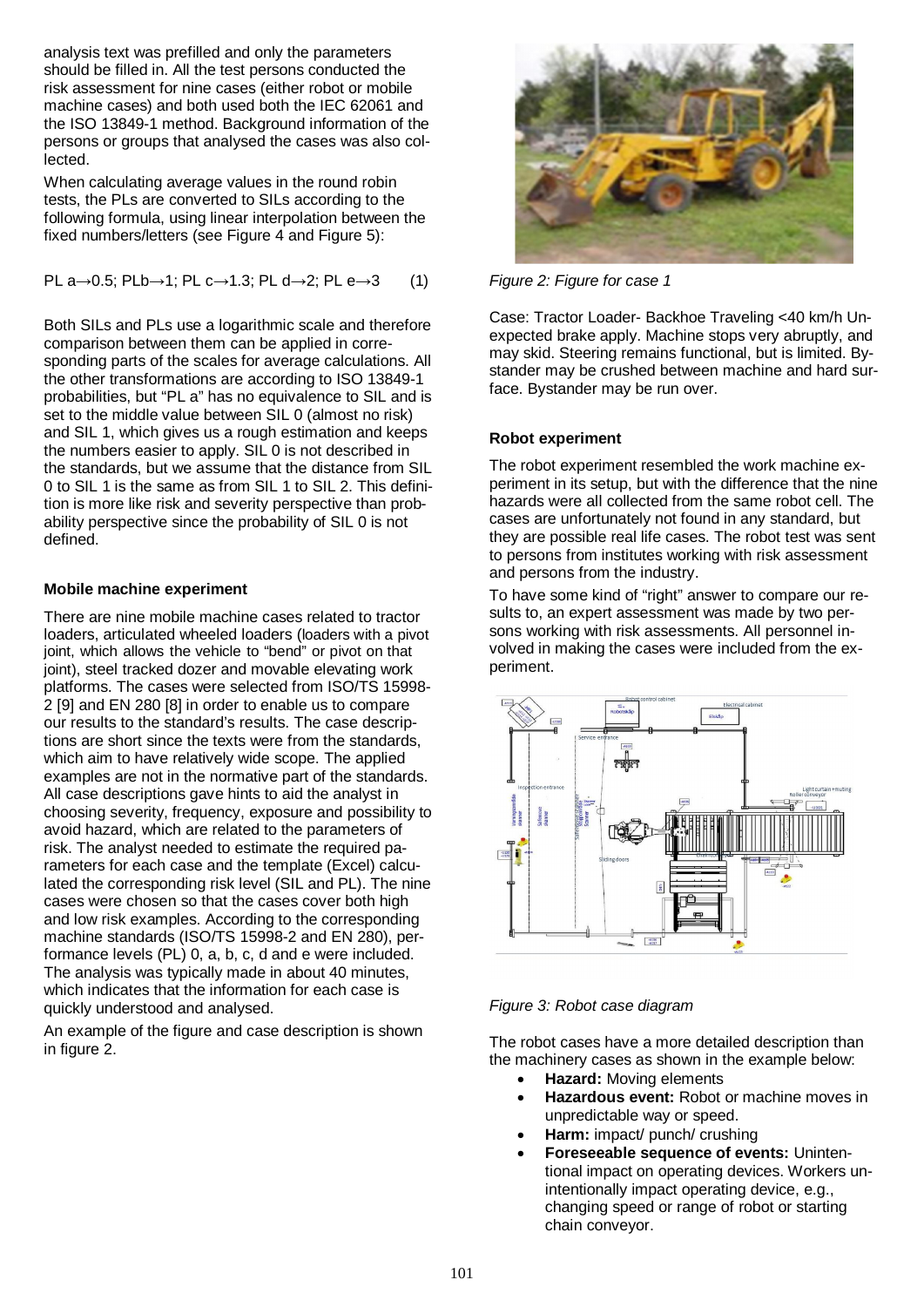**Hazardous situation (when):** The system stands near a passage/entrance in a factory. Many people pass by. Both visitors and different workers.

## **Results of the experiments**

The results of the mobile work machine experiment and robot experiment are first considered separately and then common features are discussed in the summary part of the section.

#### **Mobile machine experiment results**

*[Table 3](#page-3-1)* and [Table 4](#page-3-2) show how the test persons have answered the mobile work machine cases. On the left hand side of the tables we show the PL/SIL levels and at the bottom is the case number and above this, the answer suggested by a standard. The bold numbers (value can be seen also at the std. row) indicate the risk levels suggested by the standard. We see that there is some variation in all the nine cases although the average is usually the most common answer. This is true both for SILs and PLs. The SIL estimation concentrates on SIL 2 although according to the suggestions in the standards the results were more spread. There is slightly more variation regarding PLs than SILs.

<span id="page-3-1"></span>*Table 3. The number of answers to the mobile work machine cases according to the ISO 13849 method.*

| PL           |   |                     |        |    |                         |   |                |   |                |
|--------------|---|---------------------|--------|----|-------------------------|---|----------------|---|----------------|
| $\mathsf{e}$ | 0 | Ω                   |        | Ω  | $\overline{\mathbf{2}}$ |   | 2              | 6 | 3              |
| d            | 9 | 6                   | 4      | 12 | 9                       | O | $\overline{2}$ | 5 | $\overline{2}$ |
| $\mathsf{C}$ | 8 | $\overline{2}$<br>1 | 1<br>1 | 4  | 7                       |   | $\overline{2}$ | 5 | 7              |
| b            | 1 | O                   | 1      | 2  | 1                       | O | 4              | 1 | 1              |
| a            | Ω | 1                   | 2      | 1  | 0                       | 1 | 7              | 1 | 5              |
| 0            |   | O                   | Ω      | 0  | 0                       | Ω | 1              |   | 0              |
| std          |   | C                   | b      | C  | е                       | d | C              | d | C              |
| Case         |   | 2                   | 3      | 4  | 5                       | 6 |                | 8 | 9              |

<span id="page-3-2"></span>*Table 4. The number of answers to the mobile work machine cases according to the IEC 62061 method.*

| ۰,<br>× |  |
|---------|--|
| $\sim$  |  |

| 3    |   |   |    | 3      |    |    |    |   | 3 |
|------|---|---|----|--------|----|----|----|---|---|
| 2    | 5 | 4 | 10 | 1<br>1 | 15 | 12 | 2  |   |   |
|      |   |   |    | 3      |    |    | 8  | 3 | ર |
| 0    |   |   | 6  | 2      | 0  | 2  | 12 | 3 | 8 |
| std  |   |   | b  | С      | е  | d  | С  | d |   |
| Case |   | 2 | 3  |        | 5  | 6  |    | 8 | 9 |

[Figure 4](#page-3-0) shows PL values converted to SIL values according to formula (1). In most cases the analysts arrived at roughly the same results as the standards, but in cases 1 and 5 the results were different. In case 1, the standard estimates that the risk is low (SIL 0), whereas

the mean value of analysts is about 1.5. In this case the driver may hit his head to the windshield at low speed or drive over a bystander because of braking. The standard assumes that heavy braking is possible in a case of failure and no means, e.g., ABS, are required to decrease braking. In case 5, the standard risk/requirement is SIL 3, whereas the average is less that SIL 2. In this case steering is lost while the machine may be in traffic. The traffic possibility is, however, not specifically mentioned in the text. When a machine may be driven in traffic the risk is estimated to be high. In both of these cases additional knowledge about the risk levels and more time for the analysis could have resulted in answers which are closer to the standards.



<span id="page-3-0"></span>*Figure 4. The average value and standard suggestion for each mobile machine case.*

#### **Robot experiment results**

[Table 5](#page-3-3) and [Table 6](#page-4-1) show the answers of the robot experiment. In the tables the "correct answer" according to the expert group, are in bold and can be seen also at the std. row. For case 1 and 8 there is no right answer since no safety functions are needed. The graphs look similar, as should be expected.

<span id="page-3-3"></span>

|  |                                    | Table 5. The number of answers of the nine robot cases |
|--|------------------------------------|--------------------------------------------------------|
|  | according to the ISO 13849 method. |                                                        |

| PL   |   |    |   |               |                |   |    |   |   |
|------|---|----|---|---------------|----------------|---|----|---|---|
| e    |   |    |   | $\mathcal{O}$ | $\overline{2}$ | 5 | 0  | 0 | 3 |
| d    | 3 | 12 |   | 9             | 3              | 5 | 10 | 4 | 8 |
| С    | 2 | 4  | 9 | 6             | 3              | 3 |    | 1 | 5 |
| b    | 0 | 0  | 0 | ი             | 6              | 3 | 0  | 1 | 0 |
| a    |   | 0  | 0 | 0             | 3              | 1 | 0  | 0 | 1 |
| 0    | 0 | 0  | 0 | 0             | 0              | 0 | 0  | 0 | 0 |
| std  |   | C  | a | C             | e              | d | C  |   | d |
| Case |   | 2  | 3 | 4             | 5              | 6 |    | 8 | 9 |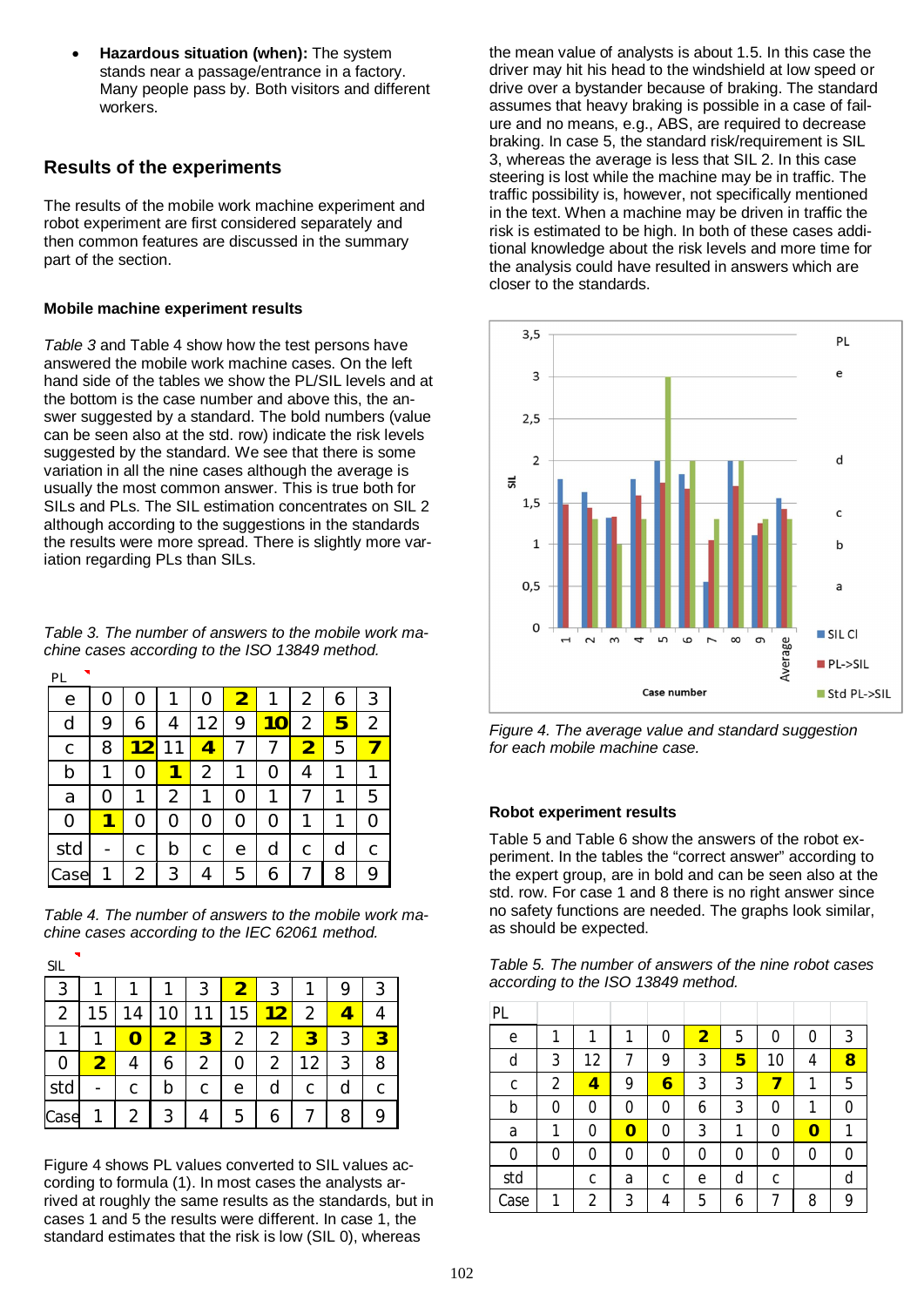<span id="page-4-1"></span>*Table 6. The number of answers of the nine robot cases according to the IEC 62061 method.*

| SIL  |   |   |    |    |   |   |    |   |                |
|------|---|---|----|----|---|---|----|---|----------------|
| 3    |   | 2 |    |    |   | 8 | 2  | 0 | 2              |
| 2    | 2 |   | 12 | 12 | 5 | 3 | 13 | 2 |                |
|      |   |   | 2  | 0  | 5 | 3 | 2  |   | 2              |
| 0    | 3 | 0 | 2  | 2  | 6 | 3 | 0  |   | $\mathfrak{p}$ |
| std  |   | 2 |    | 2  | 2 | 2 | 2  |   | 2              |
| Case |   | 2 | 3  |    | 5 |   |    | 8 |                |

[Figure 5](#page-4-0) shows the average answers to each case.



<span id="page-4-0"></span>*Figure 5. Average values for each nine robot cases and the expert judgement.*

In general, it is more common to assess the risk to a value higher than, or equal to the recommended value than that it is assessed to a lower value.

Case 5 was generally assessed to a much lower level than the expert judgement. In this case a product was dropped by the robot and an access button was the safety means. The difference between the assessors' and the expert judgement was probably due to too little information about the system and the case.

Case 3 was generally assessed to be at a higher risk level than the expert assessment (c instead of a). The case was about unintentional start-up and interlocking doors were the safety means. According to the case description there are instructions for service technician to always use a padlock on the door before going into the cell to make sure the door cannot be closed and interlocked. The mitigation by instructions for padlock shall be calculated into the assessment according to IEC 62061, but people seem to have missed this information.

#### **Summary of the experiments**

[Table 7](#page-4-2) shows a cross-tabulation of the SIL and PL answers from both the mobile work machine and the robot cases. Each cell shows how many times the analysts choose specific PL (ISO 13849 method) and for the same case corresponding SIL (IEC 62061 method). The cells with text in bold indicate the equivalence between SILs and PLs, i.e. if all numbers were in these cells all test persons would have arrived at the same risk levels with both methods. However, we see that the bottom left corner has more values (97) than the top right corner (50). This indicates that the test persons have assessed the risks to be higher when applying the IEC 62061 standard than when using the ISO 13849 standard. The difference is clear when the risk is at the intermittent level – close to PL c. For example: in 62 out of 93 cases the test persons estimated the risk level to be SIL 2 when in the same cases the PL assessment was PL c. The calculated average value for the robot experiment of the methods was about the same (see [Figure 5](#page-4-0), the average column), but at the mobile machine experiment the IEC 62061 standard gave slightly higher values (see [Figure 4](#page-3-0)). The total average SIL when applying the IEC 62061standard is 1.6, and applying the ISO 13849 standard is 1.3 (transformation according to formula (1)).

<span id="page-4-2"></span>*Table 7. Cross-tabulation of all mobile machine and robot cases.*

| SIL \ PL | a |    | C  |    | е   |
|----------|---|----|----|----|-----|
|          |   | 10 | 16 |    |     |
|          | ◠ |    | 18 | Ω  |     |
|          |   |    | 68 | 84 |     |
|          |   |    |    | 22 | 1 0 |

[Table 7](#page-4-2) shows also that SIL 0 is chosen much more often than PL 0 – 57 vs. 3 times. PL a corresponds to SIL 0, but yet there is disproportion between PL 0/PL a and SIL 0. When studying the answers more closely we see that when applying the IEC 62061 method, the severity factor is often set to "1" or "2" which often results in SIL 0. In addition, SIL 3 is chosen more often (40) than PL e (27).

We registered the expertise of all analysts and in most cases the persons did have several areas of expertise. For the mobile work machine experiment we used the expertise groups risk assessment, automation, machinery, research and work machines. For the robot experiment the expertise groups were electronic components, robots, software, system integrator and distributor/agent. In both cases the amount of test persons in each group was relatively small and there was also overlap between the groups.

The differences between the expertise groups were relatively small. In mobile work machine experiment the lowest risk levels were given by the work machine experts i.e. the persons who know best the work machines. The average value for work machine experts was SIL 1.37 and the total average was SIL 1.64 according to IEC 62061 method calculations. In the robot experiment the robot specialist evaluated the risks to be at a slightly higher level than the other participants. The value was SIL 1.78 and the average was SIL 1.67. Based on the data available, we cannot say that the experts who know the specific technology give lower or higher risk level answers than other technology experts.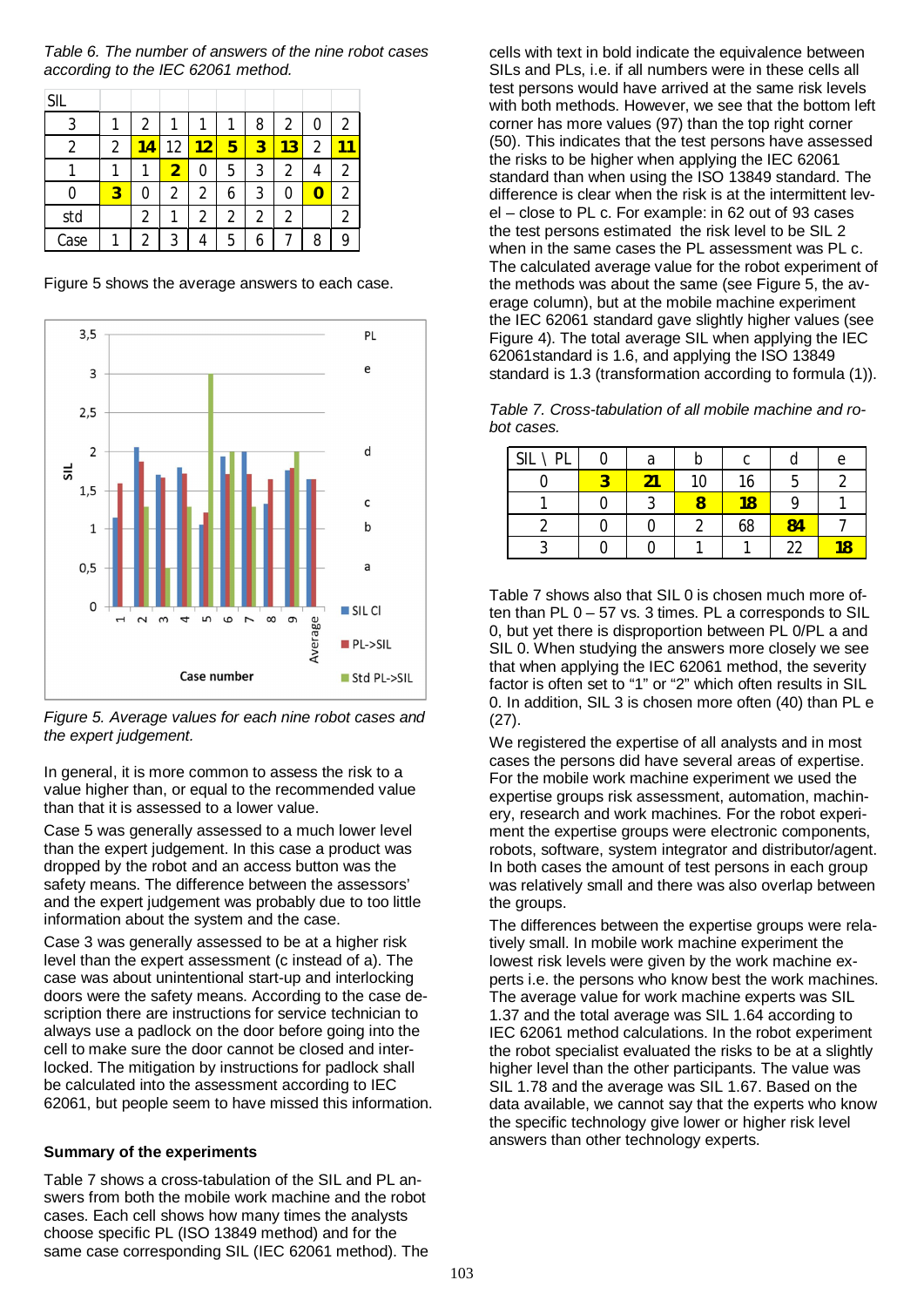## **Discussion**

The round robin test included nine cases related to mobile work machines and nine cases related to a robot cell. In all cases two methods were applied to assess the risk level. The test persons (analysts) did not use a lot of time for each case and usually they did not have additional material like standards to support their decisions. Therefore, the decisions are mainly based on experience and by using each participant's background knowledge. The information given for each the mobile work machine case was short and focused on the parameters of the risk. For the robot case there was more material and all cases were related to the same robot cell. More information might give more accurate results, but on the other hand the parameter descriptions were given more precisely at the mobile work machine test

It is often claimed that the analysis tool should be calibrated to the relevant branch of technology in order to reach valid results [\[3\].](#page-8-7) This refers to the tacit information and culture related to each branch of technology. In our case the analysts were not able to do any comparison with the practise of the relevant branch of technology. This may result in a wider range of answers, but does not matter when we are comparing the standards. When comparing the results of the standard methods the analysts estimated the risk parameters, assuming that the risk is at the same level and yet, by choosing different parameters, the level of the assessed risk may be different.

The two experiments (machinery and robot cell) had quite different case descriptions as shown in the experiment descriptions above. If we use one of the standard readability formulas – in this case Kincaid [\[11\]](#page-8-8) – we find that the readability index correlates strongly with the number of correctly identified risk levels when using the ISO 13849. The table below shows readability and number of correctly identified risk levels for the machinery.

*Table 8. Number of matches between standard answer and analyst answer in mobile machine experiment.*

| Case | ISO 13849      | Kincaid |
|------|----------------|---------|
|      |                | 12,4    |
| 2    | 12             | 73,8    |
| 3    |                | 35,6    |
|      |                | 51,5    |
| 5    | 2              | 48,9    |
| 6    | 10             | 63,9    |
|      | $\overline{2}$ | 50,3    |
|      | 5              | 46,6    |
|      |                | 61,9    |

The correlations are as follows:

*Table 9. Correlation of readability and "correct" answers.*

| Experiment | Correlation |      |
|------------|-------------|------|
| Machinery  | 0.90        | 0.00 |
| Robot cell | 0.69        | 0.04 |

It seems safe to assume that the readability of the case description strongly influences the analyst's ability to

arrive at the correct risk level when using the ISO 13849 standard. No such relationship was identified for the IEC standard.

When we apply the IEC 62061 method, SIL 1 is a quite rare result compared to the ISO 13849 method. In addition, according to the standards (mobile work machine experiment), the risk should have been assessed to SIL 1 in five out of nine cases, but in none of the cases the SIL 1 got the majority of the results and only in one case was it the average. [Figure 6](#page-5-0) presents the distribution of all answers which shows the difference between the two methods. This indicates that the IEC 62061 standard tends to give SIL 0 and SIL 2 values more often than SIL 1 values.



<span id="page-5-0"></span>*Figure 6. Distribution of answers (%) in mobile machine and robot cases. There were totally 299 answers in the experiments.*

In the matrix of the IEC 62061 standard (see [Table 2](#page-1-1)) SIL 1 is available only in three cells of the matrix and it is not available when severity is high (Severity=4). This leads to low number of SIL 1 results in the risk analysis. The ISO 13849 risk graph (see [Figure 1](#page-1-2)) or the matrix (see [Table 10](#page-5-1)) show that half the matrix cells leads to either PL b or PL c, which both are associated to SIL 1. One could claim that in machinery systems there should be more SIL 1 safety functions than SIL 2 safety functions, but the IEC 62061 method does not support this assumption.

<span id="page-5-1"></span>*Table 10. The ISO 13849 risk graph presented as a matrix form.*

| \Avoid         | P1             |                | P <sub>2</sub> |                |
|----------------|----------------|----------------|----------------|----------------|
| Sev\Freq       | F <sub>1</sub> | F <sub>2</sub> | Ε1             | F <sub>2</sub> |
| S <sub>1</sub> | a              |                |                |                |
| S <sub>2</sub> |                |                |                | e              |

The number of answers in the mobile machine experiment according to parameters (ISO 13849-1) is presented in [Table 11](#page-6-0). Severity 0 cases are not included in the table since in those cases the other parameters were not estimated. The table resembles [Table 10](#page-5-1), but the amounts of answers are included.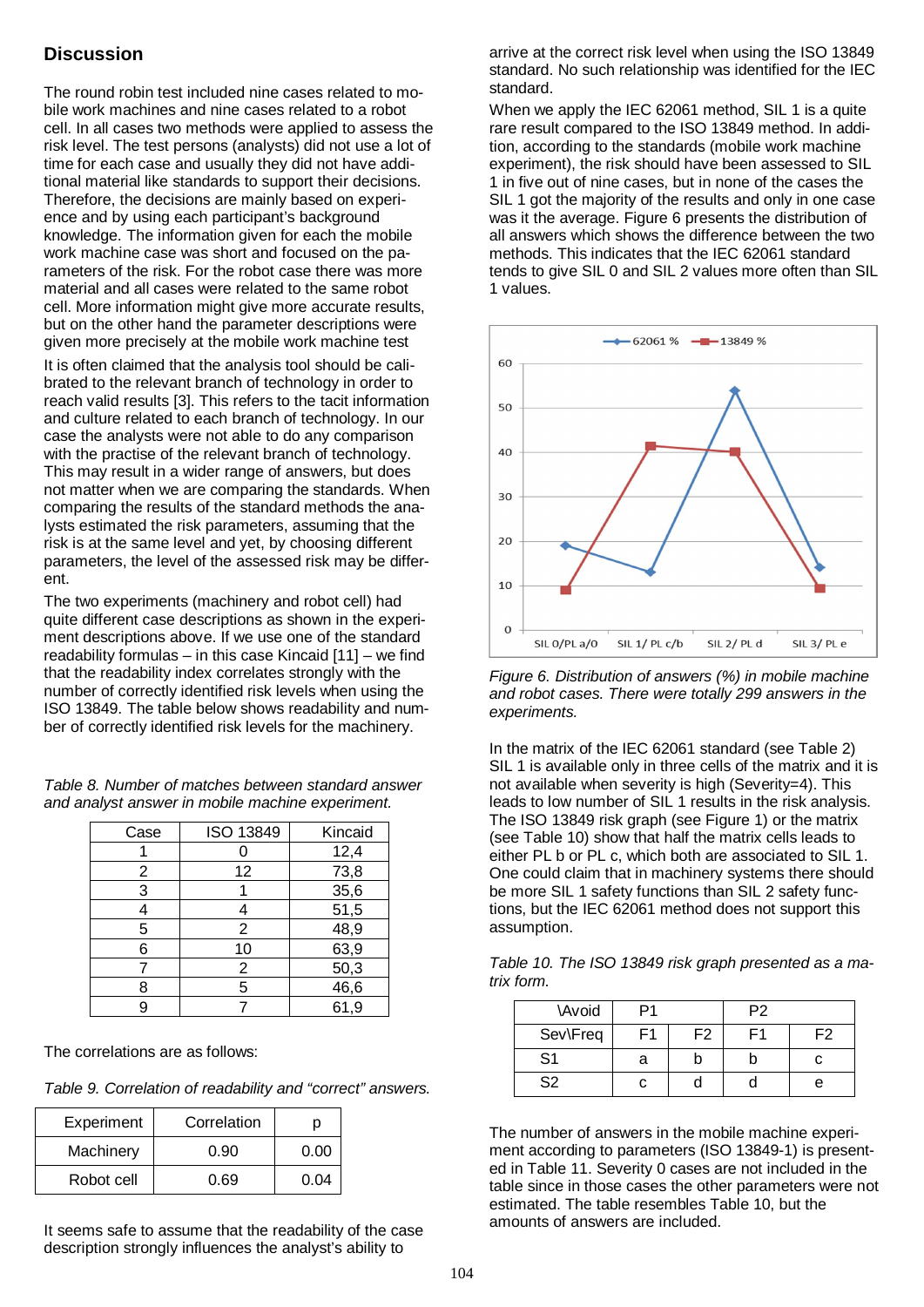<span id="page-6-0"></span>*Table 11. The amounts of answers in the mobile machine experiment according to severity, frequency and avoidance factors (ISO 13849).*

| \Avoid         | P1       |                | P <sub>2</sub> |                |
|----------------|----------|----------------|----------------|----------------|
| Sev\Freq       | F1       | F <sub>2</sub> | F1             | F <sub>2</sub> |
| S <sub>1</sub> | $a = 18$ | $b=6$          | $b=5$          | $c=4$          |
| S <sub>2</sub> | $c = 59$ | $d = 24$       | $d = 35$       | $e = 15$       |

The amount of answers according to severity and class (Cl) are described at [Table 12](#page-6-1) (IEC 62061 matrix). The table can be associated with [Table 2](#page-1-1) and the SIL values are in the corresponding cells. SIL 2 is in **bold**, SIL 1 is in *italic*s. In addition, the SIL requirements are also shown in the cells. [Table 12](#page-6-1) shows that a large amount of the answers (27) are just below SIL 1 at the "other measures" area (according to IEC 62061; see also [Table](#page-1-1) [2\)](#page-1-1). The class factor (Cl=Fr+Pr+Av) shows that most of the answers are in the middle (8-10). This may be related to the cases, but it is also possible that the analysts tend to avoid extreme values. This is a quite common response, known as the end-aversion bias or the central tendency [\[12\]](#page-8-9).

[Table 12](#page-6-1) and [Table 11](#page-6-0) also show that a large amount of analysts estimated the severity to the highest level. This may be related to the cases or that the analysts tend to find the highest severity possible. When applying the IEC 62061 method this leads to at least SIL 2. In order to have more SIL 1 than SIL 2 values when the severity is 4, the CI values  $3 - 7$  should result in SIL 1. If also the "OM" cells [\(Table 2](#page-1-1)) corresponds to SIL 1 the result would be closer to the ISO 13849 method result. One point is that in nearly all of the hazardous cases a good analyst can find a scenario in which a person is killed, but the probability can be very low. More precise estimation will be presented at the final report of the project.

<span id="page-6-1"></span>*Table 12. The amounts of answers in mobile machine experiment according to severity and class ranging (IEC 62061).*

|          | $Cl = Fr + Pr + Av$ |          |          |                    |               |
|----------|---------------------|----------|----------|--------------------|---------------|
| Severity | $3 - 4$             | $5 - 7$  | $8 - 10$ | $11 - 13$          | 14-15         |
|          | <b>SIL 2:</b>       | $SIL$ 2: | SIL2:    | SIL <sub>3</sub> : | <b>SIL 3:</b> |
| 4        | 3                   | 31       | 50       | 23                 |               |
|          |                     |          | SIL 1:   | <b>SIL 2:</b>      | <b>SIL 3:</b> |
| 3        | 0                   | 20       | 18       | 3                  |               |
|          |                     |          |          | SIL 1:             | <b>SIL 2:</b> |
| 2        | 0                   | 3        | 5        |                    |               |
|          |                     |          |          |                    | $SIL$ 1:      |
|          |                     |          | 2        |                    |               |

In the results, the severity parameter is often given the highest value. The question is if the severity level really is high or if the analysts estimate the severity level to be too high. There were different risk levels in the cases, but the severity parameter of the standards were considered only in five mobile machine cases, i.e. the cases picked from the ISO 15998-2 standard [\[9\].](#page-8-5) This means that comparison of parameters against the standards is not done for the complete set of the cases.

In most of the cases the answers of the test persons are close to the standards and the average was a little higher than the standard's suggestion. This indicates that the analysis methods tend to result in higher risk levels than the standard suggests. However, it is possible that more available information for the analysts could result in values closer to the standards.

Since the two standards use different number of parameters and different texts for guiding the parameter value selection, we might expect large differences in the parameter value assessments. This is, however, not the case. As the diagrams below (see [Figure 7](#page-6-2), [Figure 8](#page-7-0) and [Figure 9](#page-7-1)) show, the parameters in the two standards that are comparable follow the same paths. The diagrams are from the mobile work machine experiment.



<span id="page-6-2"></span>*Figure 7. Paths for mean value of severity (S, Se). Above ISO 13849 method and below IEC 62061 method.*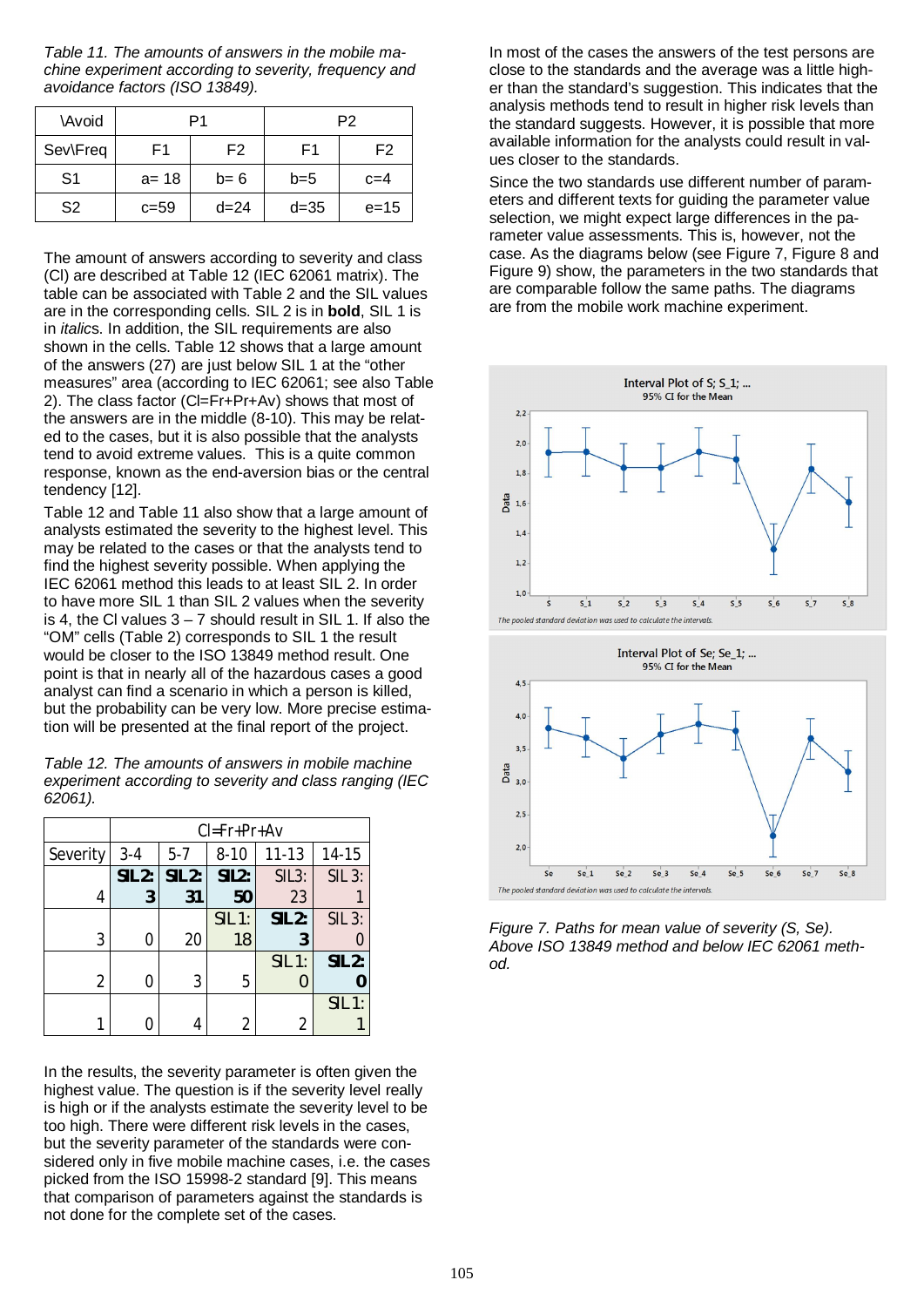



<span id="page-7-0"></span>*Figure 8. Paths for mean value of frequency (F, Fr). Above ISO 13849 method and below IEC 62061 method.*



<span id="page-7-1"></span>*Figure 9. Paths for mean value of probability to avoid hazard (P, Av). Above ISO 13849 method and below IEC 62061 method.*

If this is true, the mean values for each parameter should show a high degree of correlation. We computed the Spearman correlation for each comparable parameter pair and got the results shown in [Table 13](#page-7-2).

The two standards have the following risks assessments formulas:

- $\bullet$  ISO 13849-1:  $R = S * P$ (harmful event) \* P(not avoid)
- x IEC 62061:  $R = S * P$ (harmful event) \* P(harm | harmful event) \* P(not avoid)

The parameter not found in ISO 13849 is the conditional probability P(harm | harmful event) since this standard assumes that a harmful event always will lead to harm. As mentioned earlier, the assessment of conditional probabilities is probably beyond the capability of most assessors.

Since hazard avoidance already is included in the P(not avoid) factor, the P(harm | harmful event) factor is related to near misses, i.e.,  $P(near miss) = 1 - P(narm)$ harmful event). However, in many branches of industry the registration of near miss events is not complete and consistent and it is unreasonable to assume that assessors have access to this type of information.

<span id="page-7-2"></span>

| Table 13: Standard parameter correlations |
|-------------------------------------------|
|-------------------------------------------|

| Moving machinery |                         |                          |  |  |  |
|------------------|-------------------------|--------------------------|--|--|--|
| Parameters       | Spearman<br>correlation | Level of<br>significance |  |  |  |
| $S - Se$         | 0.83                    | 0.005                    |  |  |  |
| $F - Fr$         | 0.82                    | 0.007                    |  |  |  |
| $P - Av$         | 0.71                    | 0.032                    |  |  |  |
| Robot            |                         |                          |  |  |  |
| Parameters       | Spearman<br>correlation | Level of<br>significance |  |  |  |
| $S - Se$         | 0.90                    | 0.001                    |  |  |  |
| F – Fr           | 0.92                    | 0.001                    |  |  |  |
| $P - Av$         | 0.43                    | 0.249                    |  |  |  |

## **Conclusion**

It can be seen that the distribution of parameters in both IEC 62061 method and ISO 13449 method give relatively similar results for each case. This is as expected since the analysts have been analysing the same cases. Yet there is a difference between final PL and SIL results. The IEC 62061 method does not give SIL 1 as often as the ISO 13849 method gives the corresponding result PL b or PL c. Instead, the IEC 62061 method results more often SIL 0 and SIL 2. The cases in the mobile machine experiment were chosen from standards and they indicate that there should have been more SIL 1 results than the IEC 62061 method results show. This means that when applying the IEC 62061 method, the analyst should consider all SIL 0 and SIL 2 results and decide if SIL 1 could be closer to the final result.